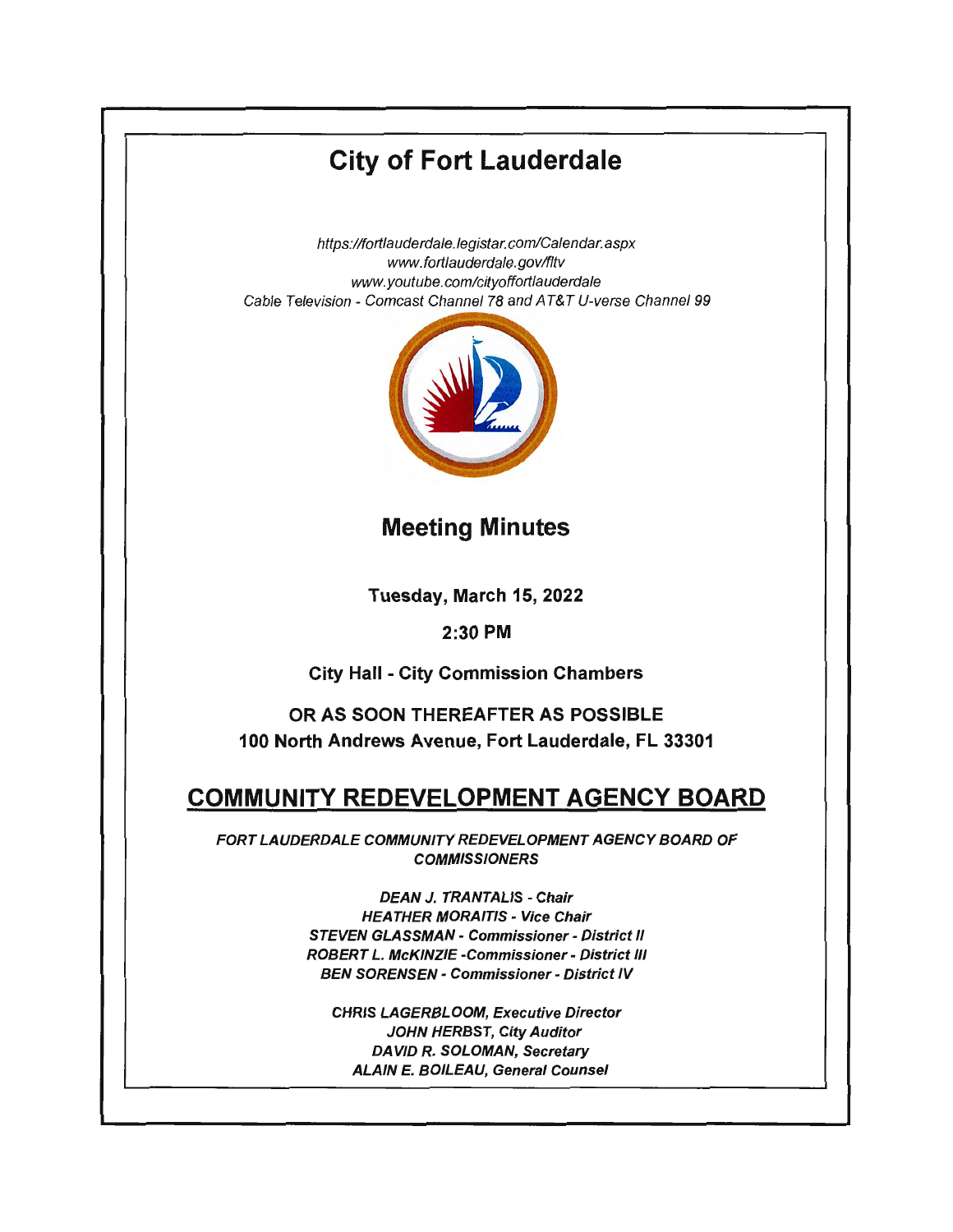# **CALL TO ORDER**

Chair Trantalis called the meeting to order at 11 :53 p.m.

### **ROLL CALL**

**Present** 5 - Commissioner Ben Sorensen, Vice Chair Heather Moraitis, Commissioner Steven Glassman, Commissioner Robert L. McKinzie, and Chair Dean J. Trantalis

## **QUORUM ESTABLISHED**

**Also Present:** Executive Director Chris Lagerbloom, Secretary David R. Soloman, General Counsel Alain E. Boileau and City Auditor John Herbst

## **MOTIONS**

| $M-1$ | 22-0293 | Motion Approving Minutes for February 15, 2022 Community<br>Redevelopment Agency Board Meeting - (Commission Districts 2 and<br>3)                                                                                                                                                                                              |
|-------|---------|---------------------------------------------------------------------------------------------------------------------------------------------------------------------------------------------------------------------------------------------------------------------------------------------------------------------------------|
|       |         | Commission Glassman made a motion to approve the Minutes and was<br>seconded by Commissioner Sorensen.                                                                                                                                                                                                                          |
|       |         | <b>APPROVED</b>                                                                                                                                                                                                                                                                                                                 |
|       |         | Yea: 5 - Commissioner Sorensen, Vice Chair Moraitis, Commissioner<br>Glassman, Commissioner McKinzie and Chair Trantalis                                                                                                                                                                                                        |
| $M-2$ | 22-0177 | Motion Approving an Agreement for Consultant Services with Carras<br>Community Investment, Inc. in the amount of \$198,500, Authorizing<br>the Executive Director to Execute Any and All Related Instruments,<br>and Delegating Authority to the Executive Director to Take Certain<br>Actions - (Commission Districts 2 and 3) |
|       |         | Commissioner McKinzie made a motion to approve this item and was<br>seconded by Commissioner Glassman.                                                                                                                                                                                                                          |
|       |         | <b>APPROVED</b>                                                                                                                                                                                                                                                                                                                 |
|       |         | Yea: 5 - Commissioner Sorensen, Vice Chair Moraitis, Commissioner<br>Glassman, Commissioner McKinzie and Chair Trantalis                                                                                                                                                                                                        |
| $M-3$ | 22-0197 | Motion Approving a First Amendment to the Streetscape<br>Enhancement Program Development Agreement with 315 Flagler<br>QOZB Owner, LLC for the Flagler Village Hotel Project, Approving a                                                                                                                                       |